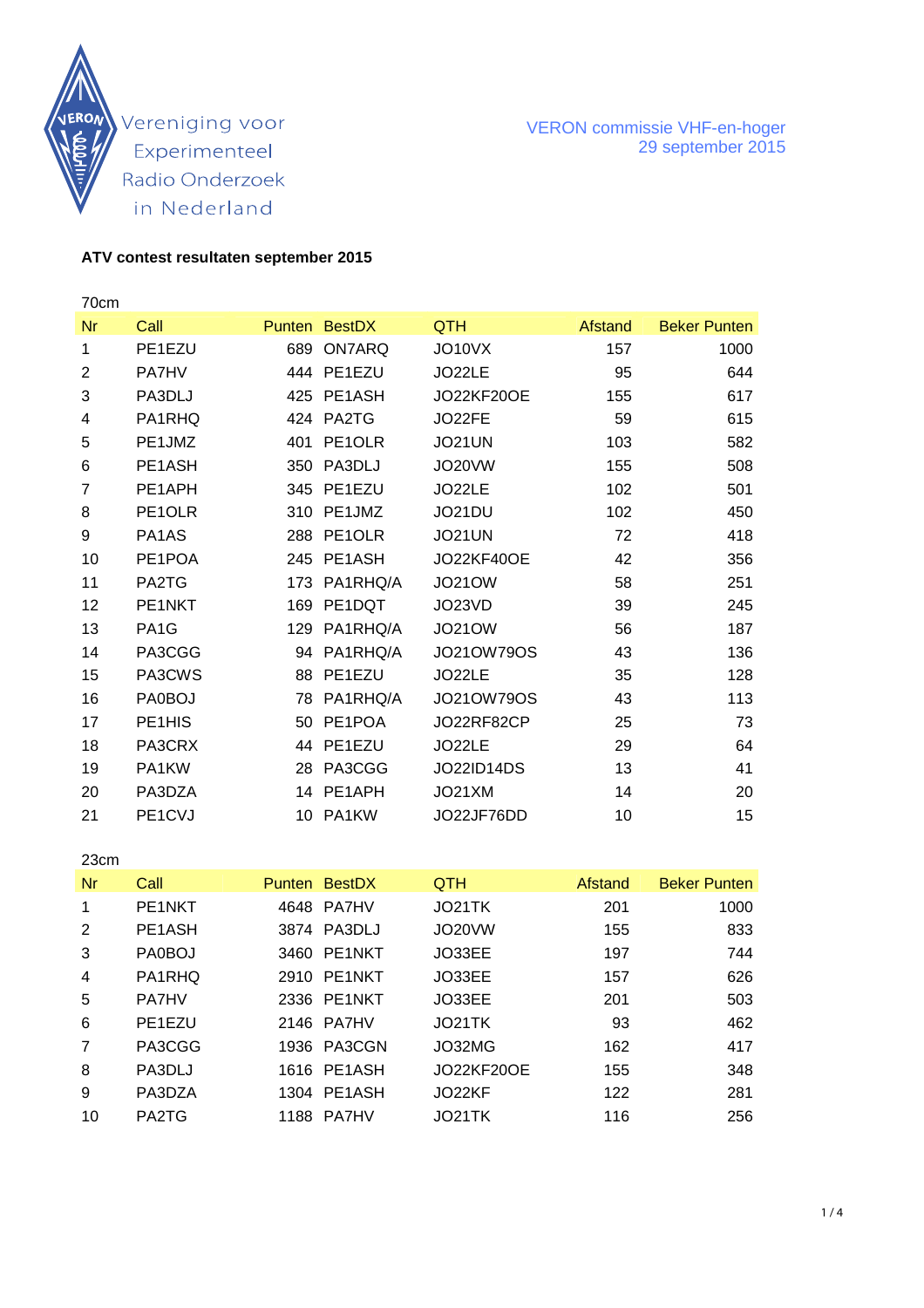

#### VERON commissie VHF-en-hoger 29 september 2015

| 23cm |                                  |      |               |                   |         |                     |
|------|----------------------------------|------|---------------|-------------------|---------|---------------------|
| Nr   | Call                             |      | Punten BestDX | <b>QTH</b>        | Afstand | <b>Beker Punten</b> |
| 11   | PE1POA                           |      | 948 PA3CGG    | JO22ID14DS        | 56      | 204                 |
| 12   | PE <sub>1</sub> H <sub>IS</sub>  |      | 920 PE1NKT    | JO33EE            | 116     | 198                 |
| 13   | PE1OLR                           |      | 918 PA3CGG    | JO22ID14DS        | 96      | 198                 |
| 14   | PA <sub>1</sub> A <sub>S</sub>   |      | 820 PE1OLR    | JO21UN            | 72      | 176                 |
| 15   | PE1APH                           |      | 818 PE1ASH    | <b>JO22KF20OK</b> | 109     | 176                 |
| 16   | PE1JMZ                           |      | 752 PA0BOJ    | <b>JO21ON</b>     | 71      | 162                 |
| 17   | PA3CWS                           |      | 680 PA3CGG    | JO22ID14DS        | 54      | 146                 |
| 18   | PA3CRX                           | 620. | PA3CGG        | JO22ID14DS        | 48      | 133                 |
| 19   | PE <sub>1</sub> P <sub>AZ</sub>  |      | 600 PA1RHQ/A  | JO21OW79OS        | 43      | 129                 |
| 20   | PE1MPZ                           |      | 436 PA3CGG    | JO22ID14DS        | 30      | 94                  |
| 21   | PE <sub>1</sub> C <sub>V</sub> J |      | 272 PA1RHQ    | JO22MD14UR        | 23      | 59                  |
| 22   | PA <sub>1</sub> KW               | 200  | PA1RHQ        | JO22MD14UR        | 17      | 43                  |
| 23   | PA <sub>1</sub> G                |      | 68 PE1ASH     | JO22KF20OK        | 17      | 15                  |
|      |                                  |      |               |                   |         |                     |

13cm

| Nr | Call                           |      | Punten BestDX | QTH               | Afstand | <b>Beker Punten</b> |
|----|--------------------------------|------|---------------|-------------------|---------|---------------------|
| 1  | PE1ASH                         |      | 7275 PA3DLJ   | JO20VW            | 155     | 1250                |
| 2  | PA1RHQ                         |      | 6205 PA3CGN   | JO32MG            | 128     | 1066                |
| 3  | PA0BOJ                         |      | 5925 PA2TG    | JO22FE            | 84      | 1018                |
| 4  | PA3CGG                         | 3990 | PA3CGN        | JO32MG            | 162     | 686                 |
| 5  | PE <sub>1</sub> EZU            |      | 3810 PA7HV    | JO21TK            | 93      | 655                 |
| 6  | PA3DLJ                         |      | 3110 PE1ASH   | <b>JO22KF20OE</b> | 155     | 534                 |
| 7  | PA3DZA                         |      | 2960 PE1ASH   | JO22KF            | 122     | 509                 |
| 8  | PA2TG                          |      | 2765 PA0BOJ   | <b>JO21ON</b>     | 86      | 475                 |
| 9  | PE1POA                         |      | 2745 PA0BOJ   | <b>JO21ON</b>     | 75      | 472                 |
| 10 | <b>PA7HV</b>                   | 2400 | PE1EZU        | JO22LE            | 95      | 412                 |
| 11 | PE1NKT                         |      | 2220 PE1DQT   | JO23VD            | 39      | 381                 |
| 12 | PA <sub>1</sub> A <sub>S</sub> | 1690 | PE1OLR        | JO21UN            | 72      | 290                 |
| 13 | PA3CWS                         |      | 1430 PA3CGG   | <b>JO22ID14DS</b> | 54      | 246                 |
| 14 | PE1PAZ                         | 1055 | PA1RHQ/A      | <b>JO21OW</b>     | 43      | 181                 |
| 15 | PA3CRX                         |      | 1030 PA3CGG   | <b>JO22ID14DS</b> | 48      | 177                 |
| 16 | PE1JMZ                         | 1015 | <b>PA0BOJ</b> | <b>JO21ON</b>     | 71      | 174                 |
| 17 | PE1MPZ                         |      | 810 PA3CGG    | <b>JO22ID14DS</b> | 30      | 139                 |
| 18 | PE <sub>10</sub> LR            |      | 650 PA1AS     | JO20XW            | 71      | 112                 |
| 19 | PE1CVJ                         |      | 580 PA3CGG    | <b>JO22ID14DS</b> | 23      | 100                 |
| 20 | PE1HIS                         | 520  | PA3CWS        | JO22RE            | 27      | 89                  |
|    |                                |      |               |                   |         |                     |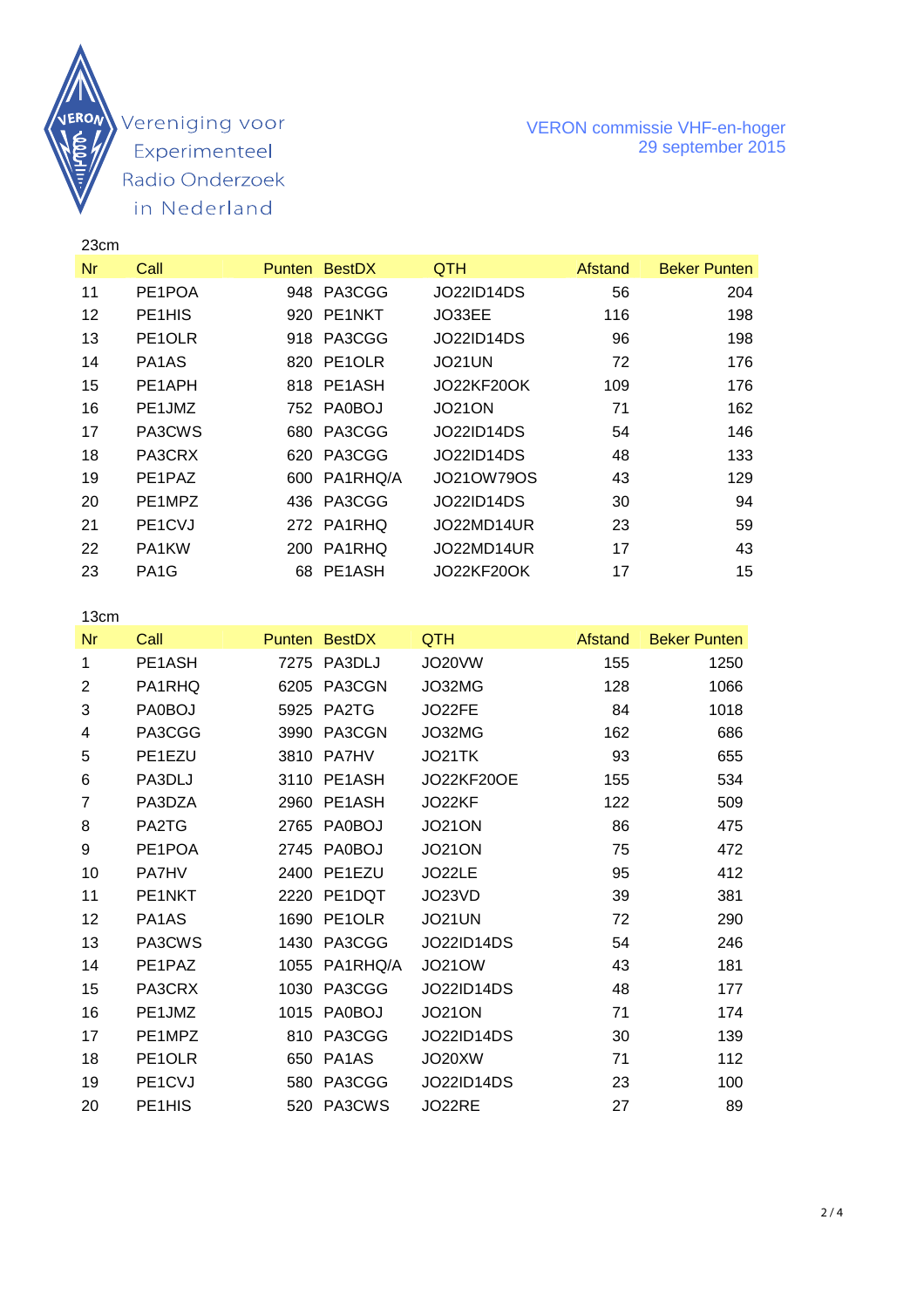

#### VERON commissie VHF-en-hoger 29 september 2015

| 9 <sub>cm</sub> |                                 |      |               |                   |         |                                       |
|-----------------|---------------------------------|------|---------------|-------------------|---------|---------------------------------------|
| Nr              | Call                            |      | Punten BestDX | QTH               | Afstand | <b>Beker Punten</b>                   |
| 1               | PE1ASH                          |      | 595 PA3CRX    | JO22QE51EF        | 35      | 1500                                  |
| $\overline{2}$  | PA3CGG                          | 490  | PE1EZU        | JO22LE93OW        | 22      | 1235                                  |
| 3               | PE1EZU                          | 460  | PA3CCG        | <b>JO22ID14DS</b> | 22      | 1160                                  |
| 4               | PE1PAZ                          | 330  | PE1EZU        | JO22LE93OW        | 15      | 832                                   |
| 5               | PA3CRX                          | 175  | PE1ASH        | <b>JO22KF40OE</b> | 35      | 441                                   |
| 6               | PE1CVJ                          |      | 120 PE1ASH    | <b>JO22KF40OE</b> | 12      | 303                                   |
|                 |                                 |      |               |                   |         |                                       |
| 6cm             |                                 |      |               |                   |         |                                       |
| Nr              | Call                            |      | Punten BestDX | <b>QTH</b>        | Afstand | <b>Beker Punten</b>                   |
| 1               | PA3CRX                          | 2385 | PA3CGG        | <b>JO22ID14DS</b> | 48      | 1500                                  |
| $\overline{2}$  | PA3CGG                          |      | 1920 PE1POA   | JO22RF82CP        | 56      | 1208                                  |
| 3               | PE1EZU                          | 1580 | PA3CWS/P1     | JO22QK72MO        | 38      | 994                                   |
| 4               | PE1NKT                          | 1395 | PA5WJB        | JO33KH            | 36      | 877                                   |
| 5               | PA3CWS                          | 1365 | PA3CRX        | JO22QA39UX        | 43      | 858                                   |
| 6               | PE1POA                          | 1335 | PA3CGG        | <b>JO22ID14DS</b> | 56      | 840                                   |
| $\overline{7}$  | PE1ASH                          | 1160 | PA3CRX/P1     | JO22QA            | 40      | 730                                   |
| 8               | PA1RHQ                          | 350  | PA3CGG        | <b>JO22ID14DS</b> | 23      | 220                                   |
| 9               | PE <sub>1</sub> H <sub>IS</sub> |      | 300 PE1POA    | JO22RF82CP        | 25      | 189                                   |
| 10              | PC <sub>2F</sub>                | 260  | PE1EZU        | JO22LE93OW        | 26      | 164                                   |
| 11              | PE1CVJ                          |      | 120 PE1ASH    | <b>JO22KF40OE</b> | 12      | 75                                    |
|                 |                                 |      |               |                   |         |                                       |
| 3cm             |                                 |      |               |                   |         |                                       |
| Nr              | Call                            |      | Punten BestDX | QTH               | Afstand | <b>Beker Punten</b>                   |
| 1               | PE1ASH                          |      | 2045 PA3DLJ   | JO20VW            | 155     | 1500                                  |
| ⌒               | <b>DEANU/T</b>                  |      | $ATZO$ DACMID | 1000111           | $\sim$  | $\lambda$ $\lambda$ $\Gamma$ $\Omega$ |

| <b>NF</b>      | uall                             | Punten BestDX | QIH               | Afstand | Beker Punten |
|----------------|----------------------------------|---------------|-------------------|---------|--------------|
| -1             | PE1ASH                           | 2045 PA3DLJ   | JO20VW            | 155     | 1500         |
| 2              | PE1NKT                           | 1570 PA5WJB   | JO33KH            | 36      | 1152         |
| 3              | PA3CGG                           | 975 PE1MPZ    | JO22NB02NU        | 30      | 715          |
| $\overline{4}$ | PA3DLJ                           | 835 PE1ASH    | <b>JO22KF20OE</b> | 155     | 612          |
| 5              | PA1RHQ                           | 670 PA3CGG    | <b>JO22ID14DS</b> | 23      | 491          |
| 6              | PA3DZA                           | 610 PE1ASH    | JO22KF            | 122     | 447          |
| 7              | PE1EZU                           | 460 PA3CGG    | <b>JO22ID14DS</b> | 22      | 337          |
| 8              | PE1MPZ                           | 320 PA3CGG    | <b>JO22ID14DS</b> | 30      | 235          |
| 9              | PE1PAZ                           | 235 PE1EZU    | JO22LE93OW        | 15      | 172          |
| 10             | PA1KW                            | 200 PA1RHQ    | JO22MD14UR        | 17      | 147          |
| 11             | PE <sub>1</sub> C <sub>V</sub> J | 120 PE1ASH    | <b>JO22KF40OE</b> | 12      | 88           |
| 12             | PA1AS                            | 60 PA3DLJ     | JO20VW            | 12      | 44           |